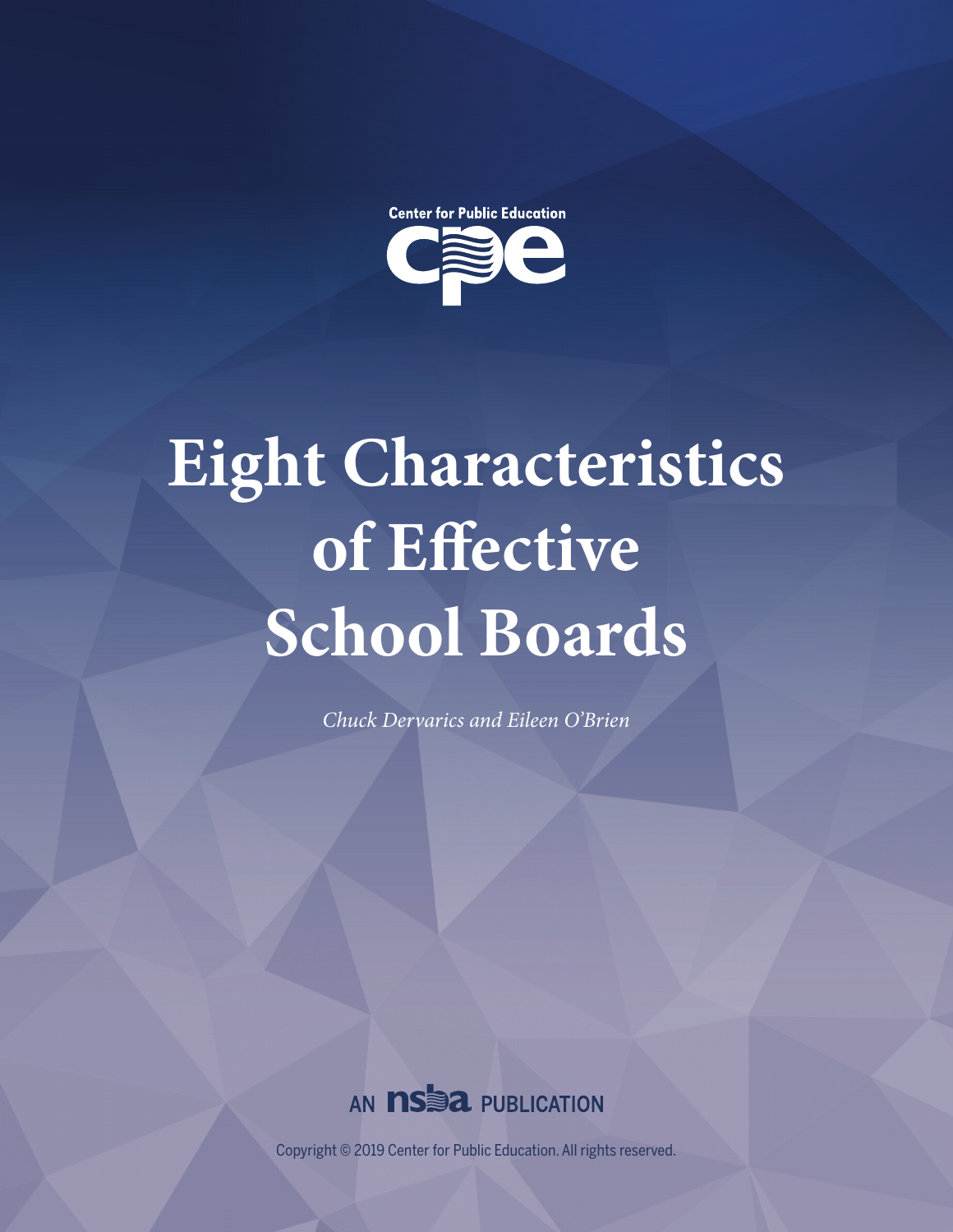

# **Eight Characteristics of Effective School Boards**

More than 90,000 men and women are members of local school boards in the United States, all serving as important trustees of the nation's public education systems. According to the National School Boards Association, these public officials serve on 13,809 elected or appointed boards in the U.S.

Most of the public knows that school boards do things like set the budgets, establish school boundaries and set school policies. But does school boards' work affect student achievement? The higher media visibility of teachers and principals in the push for better learning, while important, has led some to question whether school boards matter.

From a research perspective, it's a complex question. Isolating what makes an effective board—that is, one that impacts student achievement—involves evaluating virtually all functions of a board, from internal governance and policy formulation to communication with teachers, building administrators, and the public.

But the answer is: Yes, they do. In this research brief, NSBA's Center for Public Education looks at indicators of school board effectiveness. From this research, it is clear that school boards in high-achieving districts exhibit habits and characteristics that are markedly different from boards in low-achieving districts. In the most dramatic examples from this research, scholars compared districts with similar levels of poverty and disadvantage to determine factors that separate high-performing districts from those with low performance. In many cases, these differences included the approaches taken by local school boards.

So what do these boards do? Here are some examples:

- Boards in high-achieving districts are more likely to engage in goal setting and monitoring their progress.
- They are increasingly data savvy—identifying student needs and justifying decisions based on data.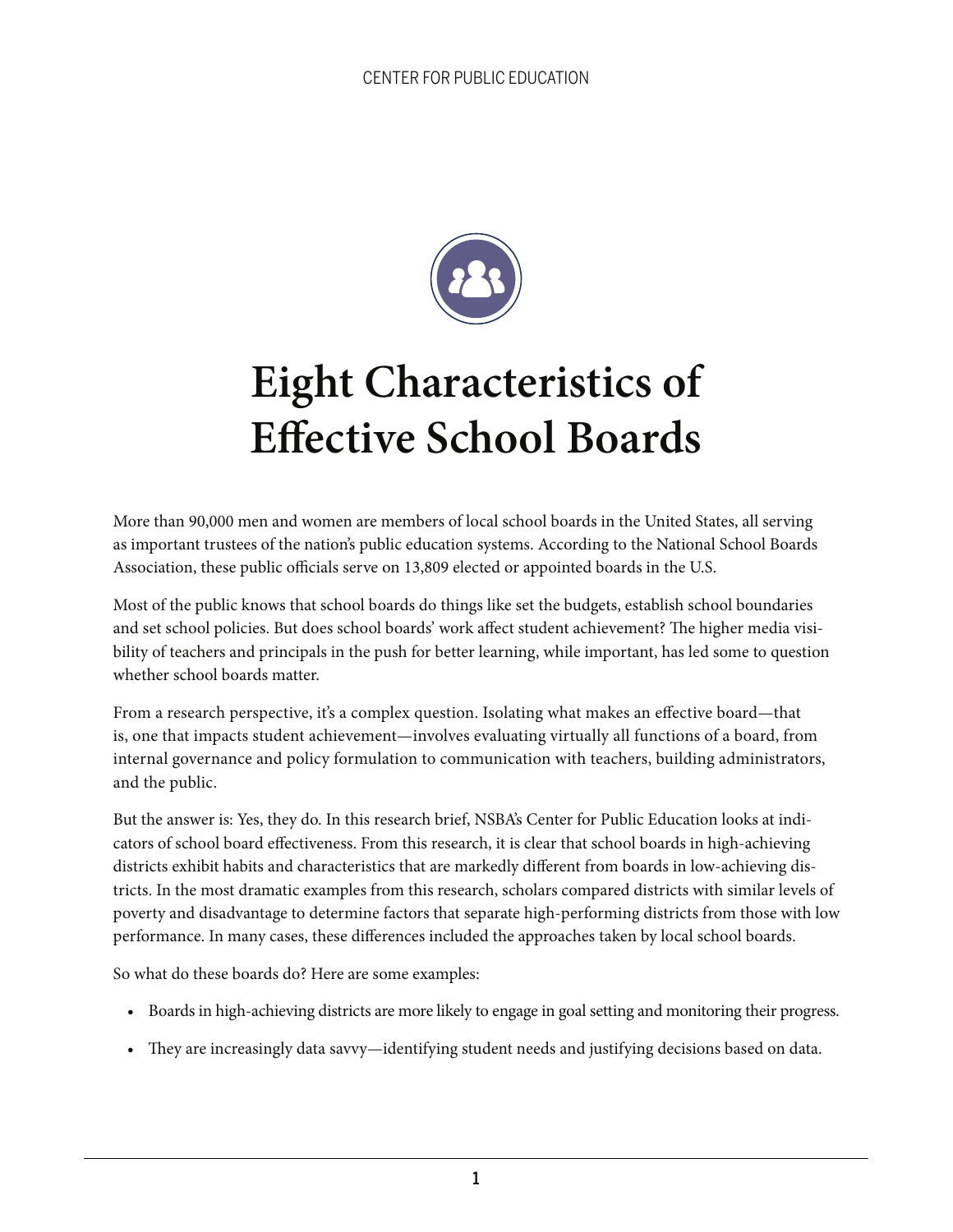- Board members possess detailed knowledge of their district, including initiatives to jump-start success.
- Board members have crafted a working relationship with superintendents, teachers, and administrators based on mutual respect, collegiality and a joint commitment to student success.

For the full list of eight characteristics of effective school boards, keep reading.

# Background on the studies

Despite the pivotal role of school boards in the nation's educational framework, comparatively few studies focused on the practices and effectiveness of elected or appointed boards. As Sam Stringfield and Deborah Land noted in their 2002 study, *Educating At-Risk Students*, "quantitative and qualitative studies of board effectiveness are virtually non-existent," (Land and Stringfield, National Society for the Study of Education, 2002). Nonetheless, while there may be no magic bullet to assess boards comprised of individuals with divergent views, there is a consistent body of research examining the characteristics and practices of effective school boards. (For the purpose of this paper, effective boards are those operating in high-achieving districts, particularly those that are making significant strides despite serving large numbers of disadvantaged students.)

Much of the research cited here focuses on school board/district practices and approaches gleaned through interviews, surveys, observations and qualitative measures rather than in-depth quantitative information. Several studies also date back to the early 2000s or earlier; as a result, the data have limitations.

Nonetheless, the research base now includes notable studies comparing the practices of boards in high-achieving districts and contrasting those with practices of boards in lower-achieving districts. Several of these include detailed case studies exploring the evolution of districts from low performing to high achieving—a process that includes discussion of the school board role. In addition, scholars have used quantitative methods to assess the effect of district leadership on student achievement; often, this assessment includes data and trends related to school board operation, thus providing rich details on the evolution and, in some cases, transformation of local boards.

Taken together, these reports provide a sound basis to explore the role played by school boards in student achievement. The pertinent studies for this paper fall into three general areas:

- Meta-analyses of education research, with a focus on the practices of boards, superintendents, and other school leaders;
- Case studies of high-achieving districts, with a focus on the evolving role of school boards; and
- Studies that compare school board practices in districts with similar demographics but substantially different student outcomes as reflected by annual assessments and other factors.

*Meta-Analysis*: In 2006, J. Timothy Waters and Robert Marzano of Mid-Continent Research for Education and Learning (McREL) examined 27 studies since 1970 that, they concluded, included rigorous quantitative methods to assess the effect of school district leadership on student achievement. Their analysis, *School District Leadership That Works: The Effect of Superintendent Leadership on Student Achievement: Meta-analysis of Influence of District Administrators on Student Achievement*, looked at more than two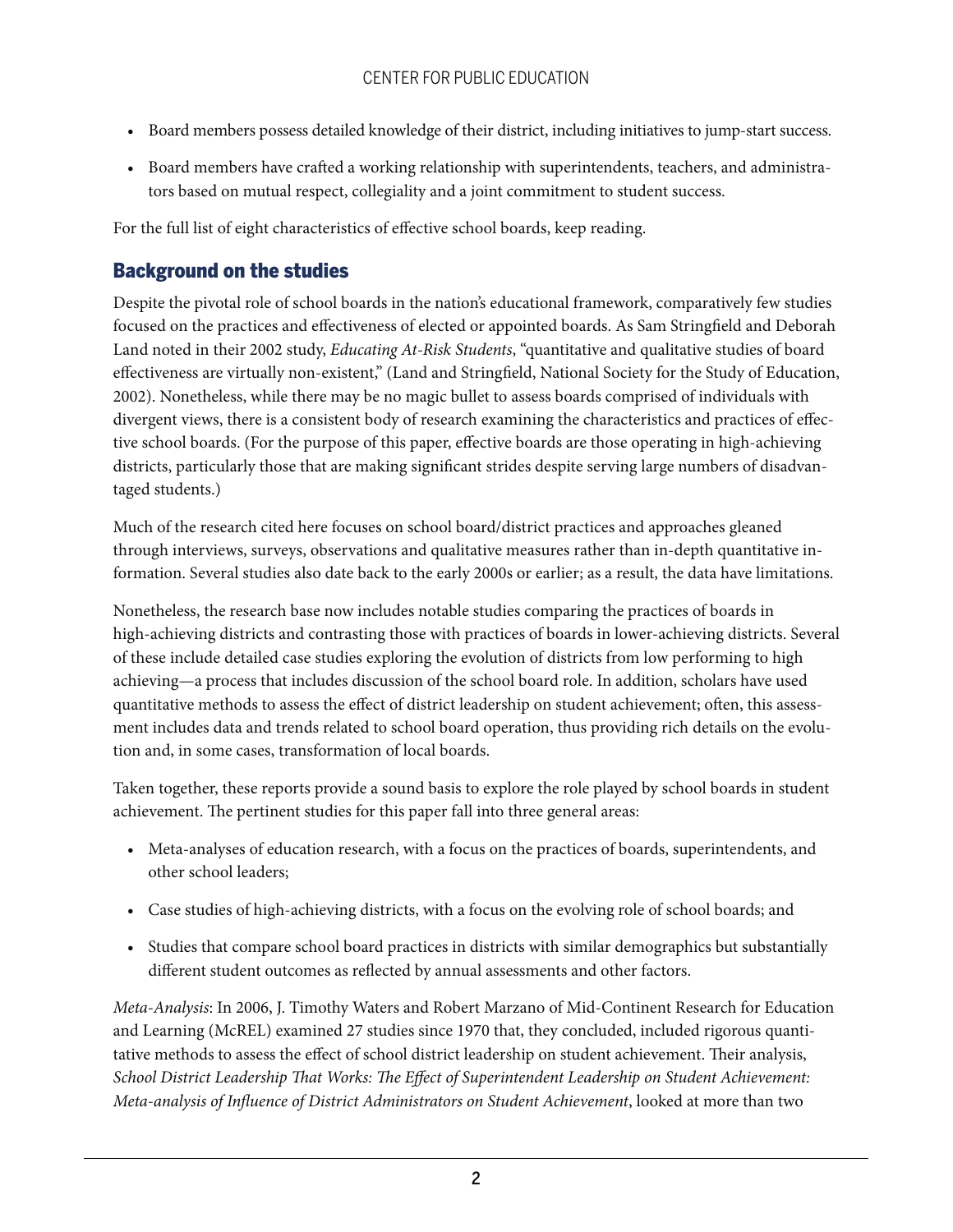dozen studies covering more than 2,800 districts and 3.4 million students. Of the 27 studies examined, 14 had information about the relationship between district leadership and average student academic achievement.

*Case Studies*: Several studies on district leadership focus at least in part on board activities. The Learning First Alliance study, *Beyond Islands of Excellence*, (Togneri and Anderson, 2003), examined the practices in five school districts with high student test scores despite moderate to high student poverty levels. Districts in the study were Aldine, Tex., Independent School District; Chula Vista, Calif., Elementary School District; Kent County Public Schools in Maryland; Minneapolis, Minn., Public Schools, and Providence, R.I., Public Schools.

Also, a study of 10 districts in five states, *Getting There from Here* (Goodman, Fulbright, and Zimmerman, 1997), sought to identify the effect of quality governance on student achievement. Included in the analysis was an examination of the relationship between school board and superintendent and characteristics of effective board leadership. Researchers selected the districts to reflect diversity in size, geography, student achievement, graduation rates, dropout rates, board/superintendent relations and race/ethnic factors.

# EIGHT CHARACTERISTICS OF AN EFFECTIVE SCHOOL BOARD

- 1. Effective school boards commit to a vision of high expectations for student achievement and quality instruction and define clear goals toward that vision
- 2. Effective school boards have strong shared beliefs and values about what is possible for students and their ability to learn, and of the system and its ability to teach all children at high levels.
- 3. Effective school boards are accountability driven, spending less time on operational issues and more time focused on policies to improve student achievement.
- 4. Effective school boards have a collaborative relationship with staff and the community and establish a strong communications structure to inform and engage both internal and external stakeholders in setting and achieving district goals.
- 5. Effective boards are data savvy; they embrace and monitor data, even when the information is negative, and use it to drive continuous improvement.
- 6. Effective school boards align and sustain resources, such as professional development, to meet district goals.
- 7. Effective school boards lead as a united team with the superintendent, each from their respective roles, with strong collaboration and mutual trust.
- 8. Effective school boards take part in team development and training, sometimes with their superintendents, to build shared knowledge, values and commitments for their improvement efforts.

*Studies with Comparison Districts*: One of the richest data sets available is the Lighthouse I study of the Iowa Association of School Boards (IASB). Looking at similar districts with either unusually high or unusually low records on student achievement, the project examined the role of boards and how they relate to student achievement. In studying Georgia districts, Lighthouse I contrasted the knowledge, beliefs, and actions of school board members from high- and low performing districts. Since conducting this original study in 1998-2000, IASB has expanded the project into an action research approach, identifying pilot districts in Iowa for further testing of this concept (Lighthouse II) and launching a multi-state project focused on board leadership (Lighthouse III). Multiple Lighthouse research papers were cited in this report, including *The Lighthouse Inquiry: School Board/Superintendent Team Behaviors in School Districts with Extreme Differences in Student Achievement* (Iowa Association of School Boards, 2001), *The Lighthouse Re-*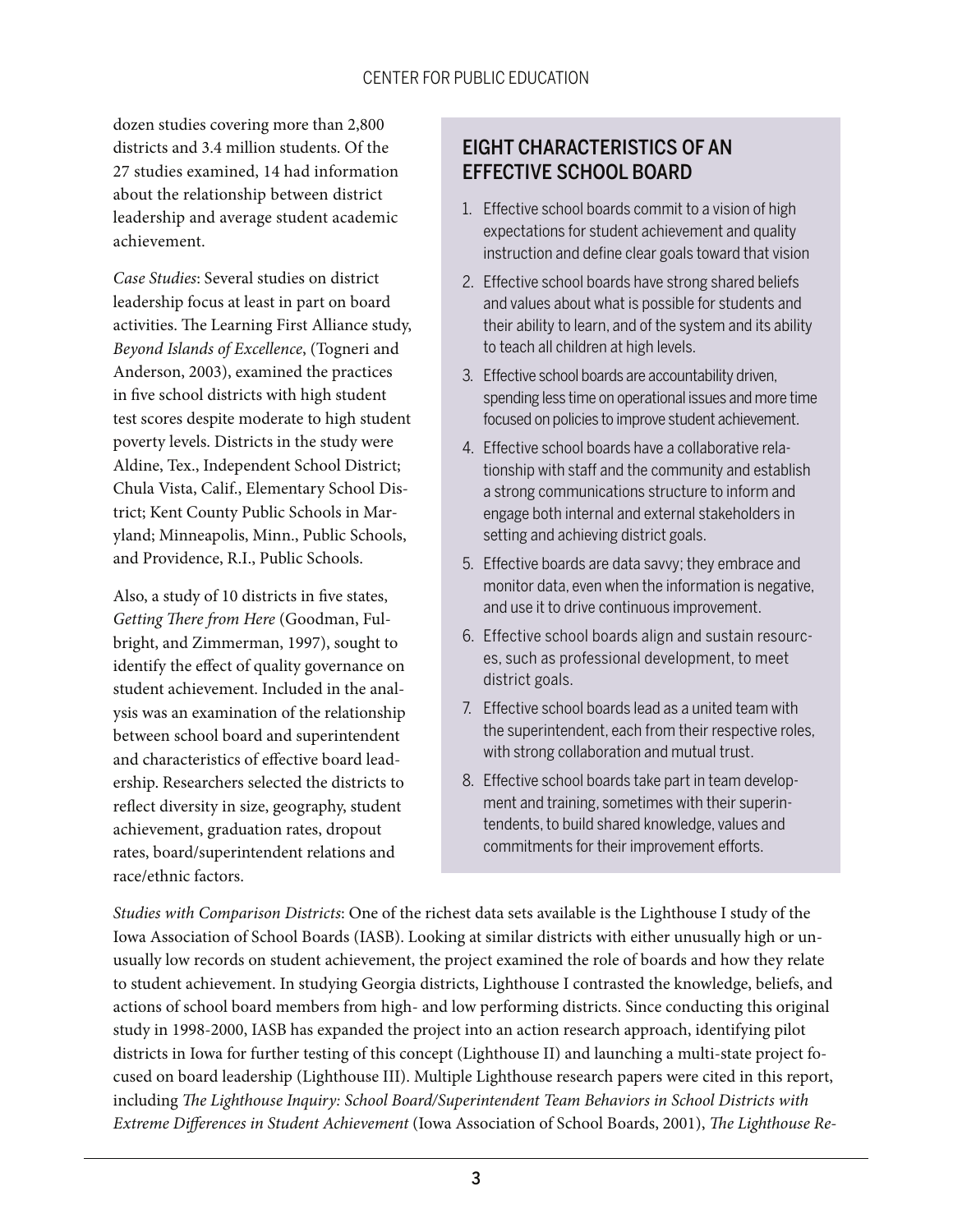*search: Past, Present and Future: School Board Leadership for Improving Student Achievement* (Iowa School Boards Foundation, 2007) and in the Thomas Alsbury-edited *The Future of School Board Governance: Relevancy and Revelation* (2008).

In addition, *Foundations for Success: Case Studies of How Urban School Systems Improve Student Achievement* (MDRC for Council of Great City Schools, 2002) examined what it termed "fast-moving" urban districts and compared them with slower-moving districts of similar size and demographics. In selecting the districts, researchers looked for cities with improvement in reading and math in more than half of their grades through spring 2001. Districts also had to achieve growth rates faster than their respective states and narrow racial achievement gaps. The project ultimately focused on Charlotte-Mecklenburg Schools, the Houston Independent School District, the Sacramento, Calif., United School District, and a subset of New York City schools known as the Chancellor's District. One key research question was to examine district-level strategies used to improve student achievement and reduce racial achievement disparities. Several of these strategies involved school boards.

Finally, a 1993 report on school leadership in British Columbia, Canada, *The Politics of Excellence: Trustee Leadership and School District Ethos*, concluded that districts with a productive "ethos" produced higher-than-expected student achievement and lower-than-expected costs over time (LaRocque and Coleman, 1993). The role of the board was part of this district "ethos."

In reviewing these studies, it is reasonable to conclude that school boards in high-achieving school districts look different, and that they often feature characteristics and approaches that differ, from those in lower-achieving districts.

### Eight characteristics of effective boards

#### 1. Effective school boards commit to a vision of high expectations for student achievement and quality instruction and define clear goals toward that vision.

In comparing district leadership and student achievement, Waters and Marzano (2006) identified five specific district leadership responsibilities that positively correlated with student achievement:

- Establishing a collaborative process to set goals;
- Establishing "non-negotiable goals" (that is, goals all staff must act upon once set by the board) in at least two areas: student achievement and classroom instruction;
- Having the board align with and support district goals;
- Monitoring goals for achievement and instruction; and
- Using resources to support achievement and instruction goals.

"Publicly adopting broad five-year goals for achievement and instruction and consistently supporting these goals, both publicly and privately, are examples of board-level actions that we found to be positively correlated with student achievement," they said. Typically, they adopted the goals with specific achievement targets and benchmarks. "The board ensures that these goals remain the top priorities in the district and that no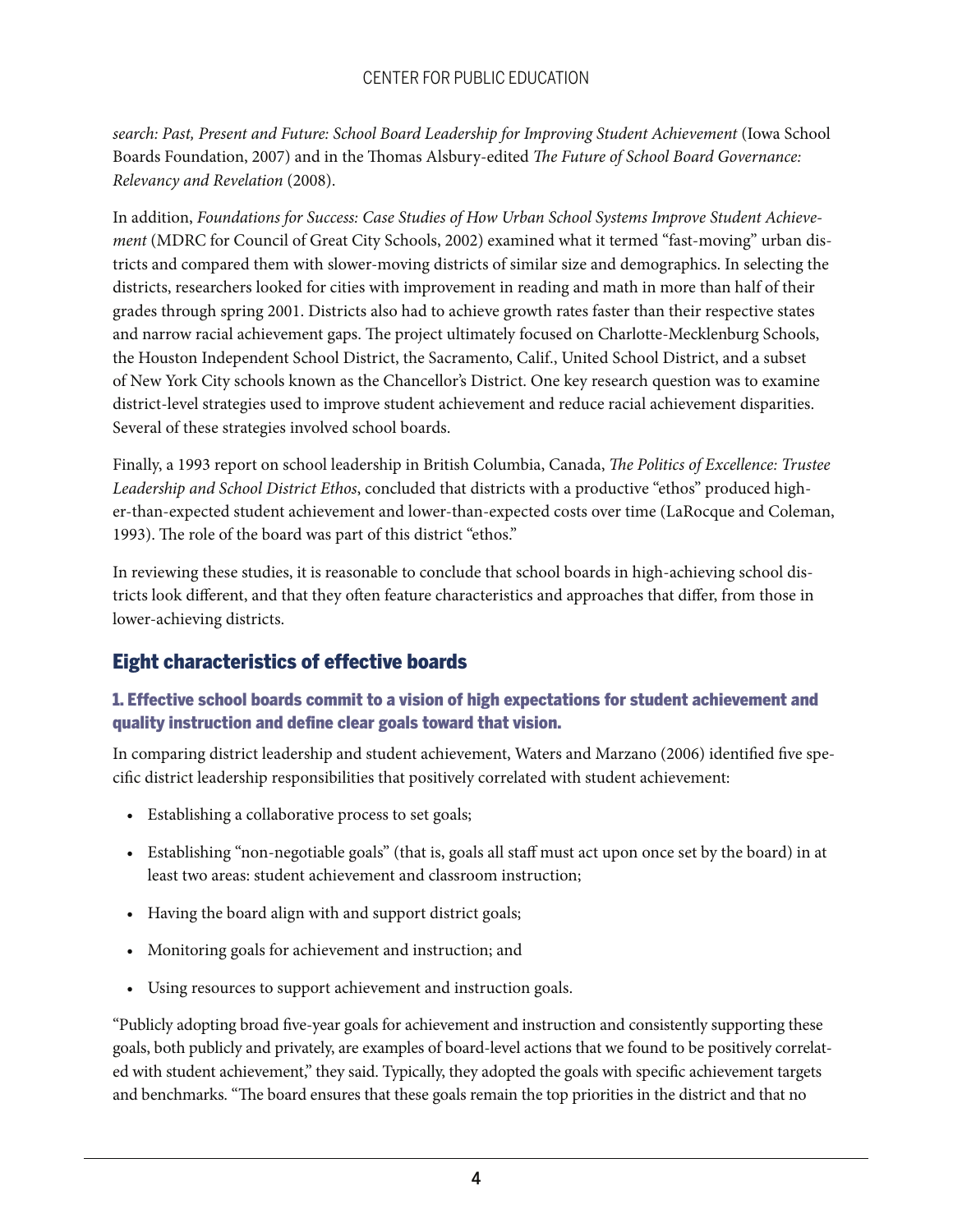other initiatives detract attention or resources from accomplishing these goals." The districts also provided professional development to board members and examined the effectiveness of such training.

In *Beyond Islands of Excellence*, Togneri and Anderson (2003) provided examples of the positive effects of goal setting. In its case studies, the majority of high-achieving districts adopted specific goals and boards adopted policies to consistently support them. At three case study sites—Kent County, Md., Minneapolis, and Providence—boards adopted broad strategic plans that contained both goals and the action steps needed to attain them. To assess progress on a regular basis, Kent County and Minneapolis also added indicators of success to the plan so board members could review gains or address challenges.

Each district also adopted what Togneri and Anderson termed a simply stated vision of student success. For goals on student achievement, board members identified brief, one-line vision statements such as "All our students will achieve on grade level" and used them in public and staff presentations. Significantly, the report said, school boards and superintendents also carefully examined how to stretch limited dollars to focus sufficient funding on the goals.

The Lighthouse I studies (2001, 2007) also offer important details about the importance of identifying goals. In high-achieving districts, board members adopted goals and had detailed knowledge about their relationship to curriculum, instruction, assessment and staff development. As a result, these public officials could identify not only the purposes and processes behind school improvement initiatives but also the board's role in supporting these efforts. By comparison in low-achieving districts, board members were "only vaguely aware of school improvement initiatives," researchers noted. "They were sometimes aware of goals, but seldom able to describe actions being taken by staff members to improve learning."

Notably, these differences extended down to the staff level. In high-achieving districts, staff members could link the school board's goals to building-level goals for student learning and explain how the goals impacted classrooms. "Staff members identified clear goals for improvement, described how staff development supported the goals, and how they were monitoring progress based on data about student learning." By comparison in the low-achieving districts, "There was little evidence of a pervasive focus on school renewal at any level when it was not present at the board level."

#### 2. Effective school boards have strong shared beliefs and values about what is possible for students and their ability to learn, and of the system and its ability to teach all children at high levels.

In the Lighthouse I studies (2001, 2007), board members consistently expressed their belief in the learning ability of all children and gave specific examples of ways that learning had improved as a result of district initiatives. Poverty, lack of parental involvement and other factors were described as challenges to be overcome, not as excuses. Board members expected to see improvements in student achievement quickly as a result of initiatives. Comments made by board members in Lighthouse were indicative of the differences. In a high-achieving district, one board member noted, "This is a place for all kids to excel." Another board member noted, "Sometimes people say the poor students have limits. I say all kids have limits. I believe we have not reached the limits of any of the kids in our system."

Yet in low-achieving districts, board members frequently referred to external pressures as the main rea-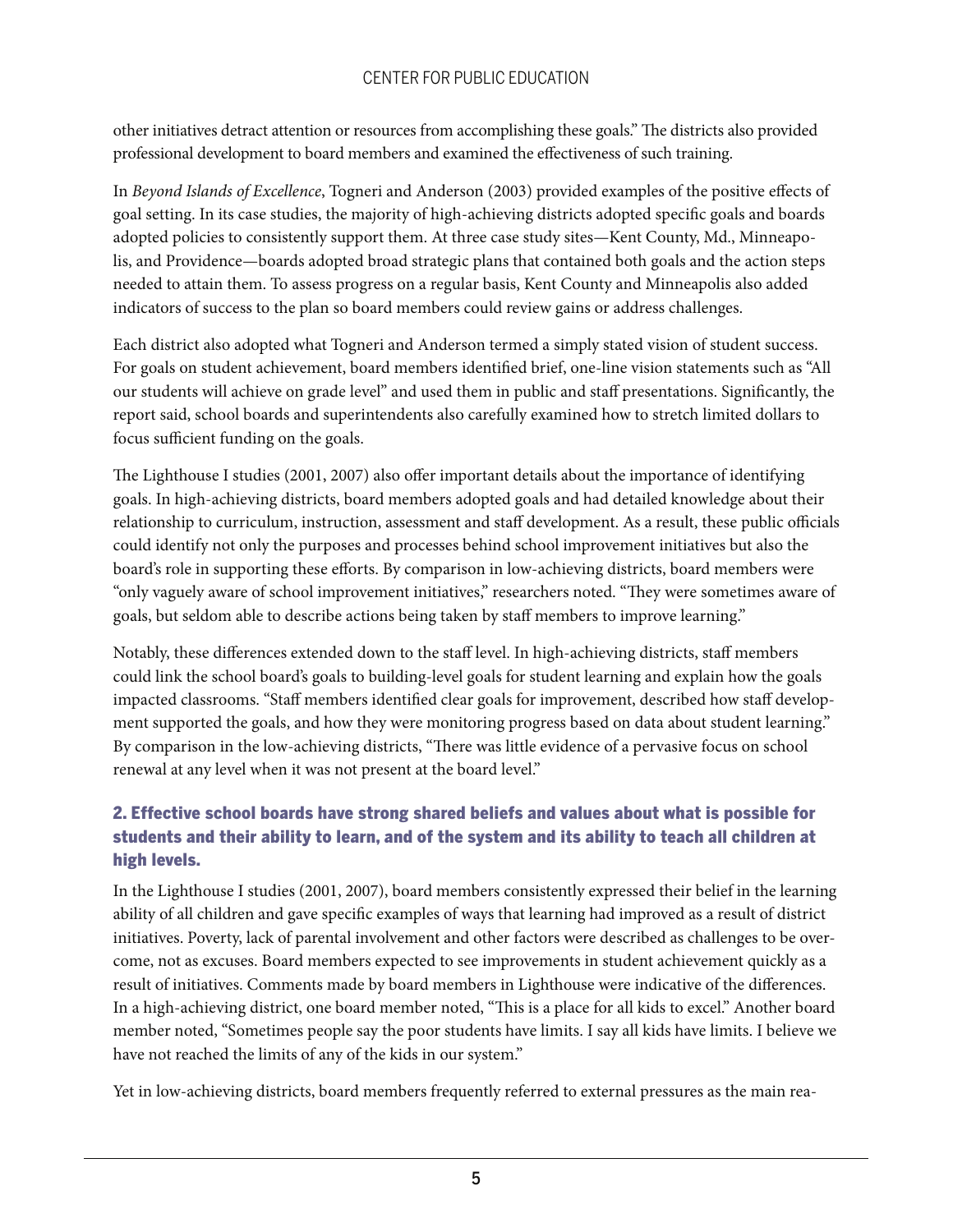sons for lack of student success. Board members often focused on factors that they believed kept students from learning, such as poverty, lack of parental support, societal factors, or lack of motivation. Board members expected it would take years to see any improvements in student achievement. For these board members, the reasons for pursuing change often were simple ones—to meet state mandates (and avoid sanctions) and a desire to not "have the lowest test scores" in the state.

In addition, board members in low-achieving districts offered many negative comments about students and teachers when they were interviewed by Lighthouse researchers. Said one, "You can lead a horse to water but you can't make them drink. This applies to both students and staff."

In one low-performing district, teachers made 67 negative comments about students and their parents during Lighthouse interviews. In a similar number of interviews in a high-performing district, there were only four such comments.

#### 3. Effective school boards are accountability driven, spending less time on operational issues and more time focused on policies to improve student achievement.

According to Goodman, Fulbright, and Zimmerman (1997), another characteristic of quality governance is the ability to focus on student achievement while spending comparatively little time on day-to-day operational issues. In interviews with hundreds of board members and staff across the districts, they found that high-performing boards focus on establishing a vision supported by policies that target student achievement. Yet poor governance is characterized by factors such as micro-management by the board; confusion of the appropriate roles for the board member and superintendent; interpersonal conflict between board chair and superintendent; and board member disregard for the agenda process and the chain of command.

Case studies of individual districts in other studies support many of these findings. In Chula Vista, Calif., the board took its policy role seriously and developed policies that supported instructional reform. As profiled in Togneri and Anderson (2003), the focus began when top administrators recognized a need for a new cadre of exceptional principals and asked the school board for help. In response, the board approved a policy with higher salaries for principals, giving the district more leverage to attract quality candidates to the district. Later, the board granted the central office greater flexibility to provide principal raises and bonuses. Members also supported the superintendent in dismissing principals who did not meet performance standards; this smaller but still significant action reflected the policy and partnership approach adopted earlier by the board.

Other case studies in this report were replete with examples of board commitment to policy and accountability, something often reflected through visions and strategic plans. In Aldine, Tex., board members made sure to adopt strategic plans that placed children's learning needs front and center. As one Aldine board member explained, "Everything we do is based on what's best for the children, period. Whether you are dealing with an administrative issue or a student issue, we ask, 'What's best for the children?'"

With everyone on board to promote achievement, boards encouraged their staffs to tackle difficult issues and seek innovative solutions. As a result, the districts engaged in a collegial policy-making process that emphasized the need to find solutions. An administrator in Kent County, Md., summed up the board's work as follows: "The board recognizes its role as a policy-maker. [Board members] are very professional.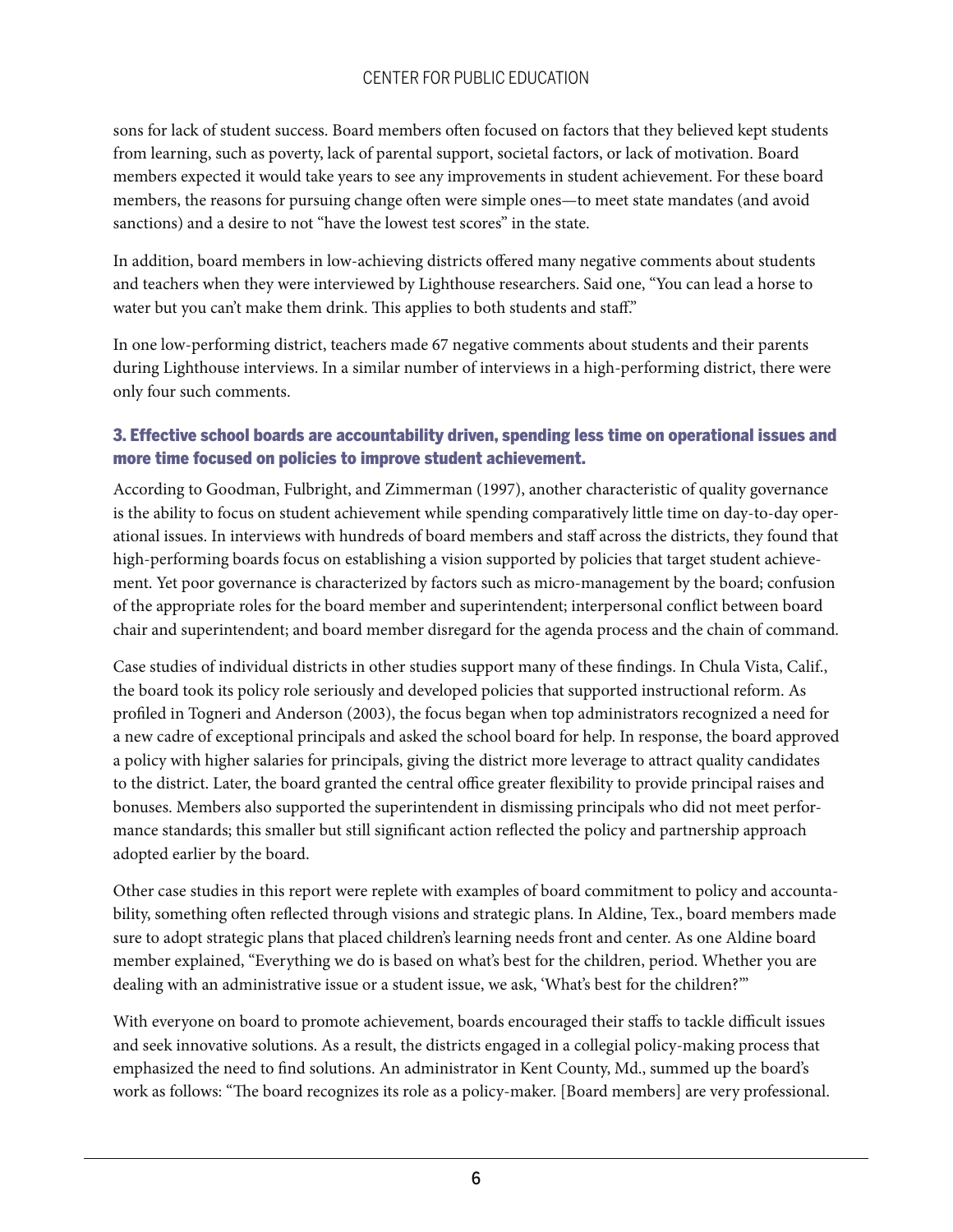They never humiliate each other. They have no hidden agendas. The goal is what is best for the children"

Boards held the superintendent and his or her colleagues accountable for progress but did not engage in the daily administration of schools. Explained one board member: "I am not a professional educator.… [The superintendent and her staff ] are the professionals, and we say to them, 'These are the results we want to see; you are in charge of how to do it.'"

Likewise, Snipes, Doolittle, and Herlihy's case studies (2002) include similar findings. The groups concluded that fast-moving districts had developed a consensus among board members and other leaders on the identification and implementation of improvement strategies. This required a new role for the school board, which focused on decisions "that support improved student achievement rather than on the day-to-day operations of the district."

In Lighthouse II (2007), researchers identified five pilot school districts and provided technical assistance and support to the boards based on research findings documented in Lighthouse I.

Results from this study also showed that districts made gains when they were able to focus on achievement rather than administrative issues. In the majority of

#### A DOZEN DANGER SIGNS

While this paper did not specifically focus on characteristics of ineffective school boards, it may be helpful to review some of the descriptions of ineffective boards mentioned in the research:

- 1. Only vaguely aware of school improvement initiatives, and seldom able to describe actions being taken to improve student learning
- 2. Focused on external pressures as the main reasons for lack of student success, such as poverty, lack of parental support, societal factors, or lack of motivation
- 3. Offer negative comments about students and teachers
- 4. Micro-manage day-to-day operations
- 5. Disregard the agenda process and the chain of command
- 6. Left out the information flow; little communication between board and superintendent
- 7. Quick to describe a lack of parent interest in education or barriers to community outreach
- 8. Looked at data from a "blaming" perspective, describing teachers, students, and families as major causes for low performance
- 9. Little understanding or coordination on staff development for teachers
- 10. Slow to define a vision
- 11. Did not hire a superintendent who agreed with their vision
- 12. Little professional development together as aboard

districts, boards spent more than double the amount of time on policy and student achievement than they did prior to Lighthouse II. It was also common for these districts to schedule additional work sessions on student achievement. (More information on Lighthouse II is in the sidebar on the next page).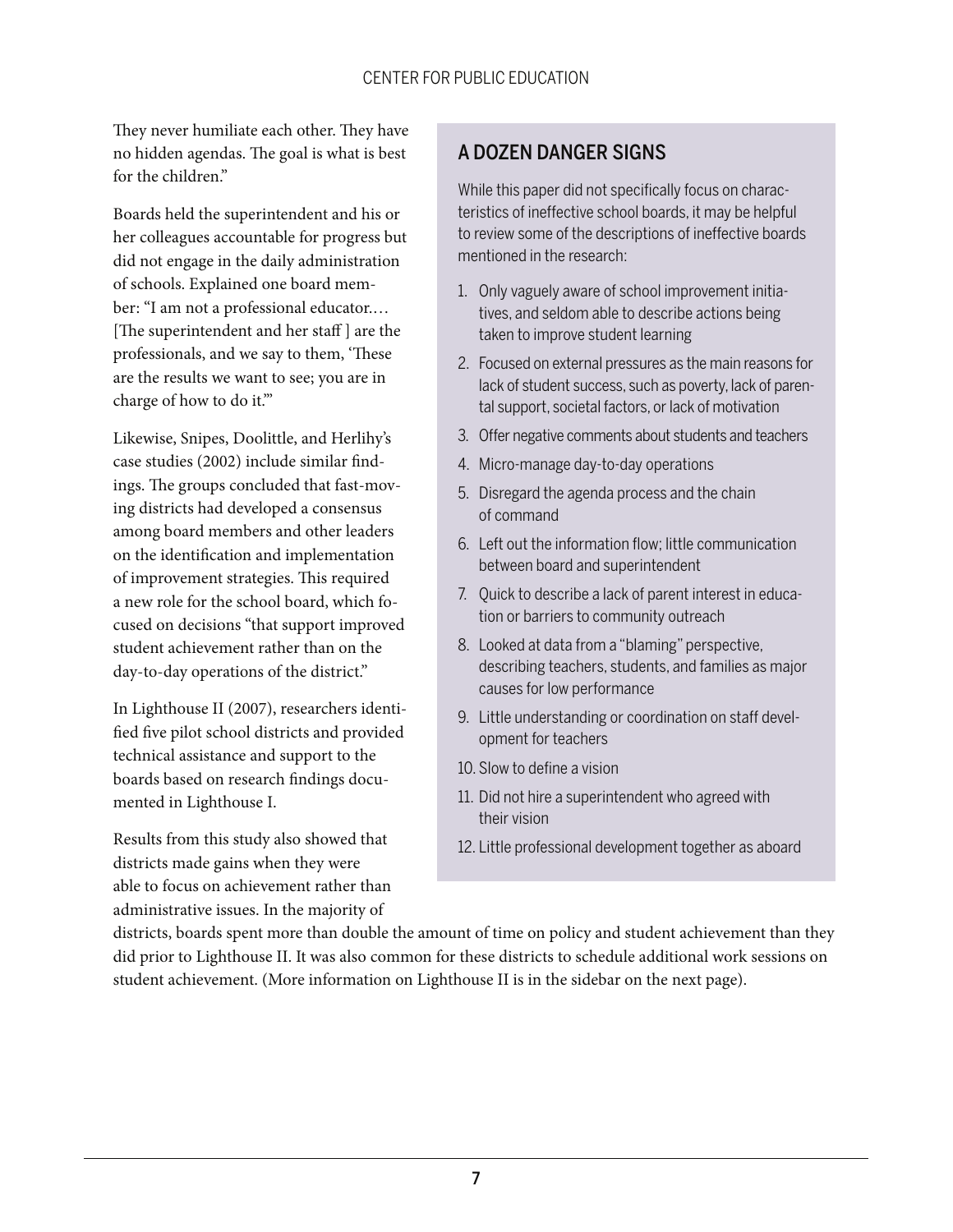4. Effective school boards have a collaborative relationship with staff and the community and establish a strong communications structure to inform and engage both internal and external stakeholders in setting and achieving district goals.

The Lighthouse I studies are particularly relevant in conveying this theme. Looking across high- and low-achieving districts in Georgia, school board members in high achieving districts had strong communication between the superintendent, staff, and each other. They received information from many sources including the superintendent, curriculum director, principals, teachers, and sources outside the district. While the superintendent was a primary source of information, he or she was not the only source. In addition, findings and research were shared among all board members. By comparison, in low-achieving districts, board members expressed concern that not all information was shared or shared equally. As a result, researchers said, "Some felt left out of the information flow"

In high-achieving districts, school board members could provide specific examples of how they connected and listened to the community, and were able to identify concrete ways they promoted this involvement. Likewise, staff members in these districts described the boards as supportive, noting that these public officials "would respect and listen to them." In interviews, board members were quick to note how they communicated actions and goals to staff. One strategy was to schedule post-board meetings to provide teachers and administrators with in-depth briefings on policy decisions.

By comparison, school boards in

## CONVERTING RESEARCH TO ACTION: LIGHTHOUSE II

Building on the success of Lighthouse I—which identified the different knowledge, beliefs and actions of school boards in high-achieving districts—the Iowa Association of School Boards expanded the initiative to begin embedding these ideas in other jurisdictions.

Under Lighthouse II, from 2002 to 2007, IASB identified five pilot districts in Iowa and offered technical assistance and support to the board, superintendent, and, at some sites, district leadership teams. The goal was to move entire districts from one set of assumptions, beliefs and practices to another: the set possessed by the high-achieving districts in Lighthouse I. After five years of work, the project showed significant gains:

- In three of the five districts, the time spent on policy and student achievement during regular board meetings increased from 16 percent to 37 percent.
- By the end of the project, boards in all five districts regularly scheduled extra time for boards to focus on student achievement.
- Four of the sites showed significant increases—some as high as 90 percent—in the number of staff and board members who could consistently describe the district's school improvement goals.
- At all sites, 83 percent to 100 percent of all staff and board members reported a clear, district-wide focus on improving literacy.
- All districts, by year 3 of the project, agreed strongly that local school boards can positively affect student achievement.
- By year 3, significant gains on a measure of reading comprehension were seen at every grade level in one district. In addition, in the fourth year of the study, four of the five sites showed statistically significant gains in student reading and/or math for at least two grade levels on the statewide norm-referenced measure of achievement.

Starting in 2008, IASB launched the Lighthouse III project, through which the association is working with several states to outline best practices for school boards and state school board associations.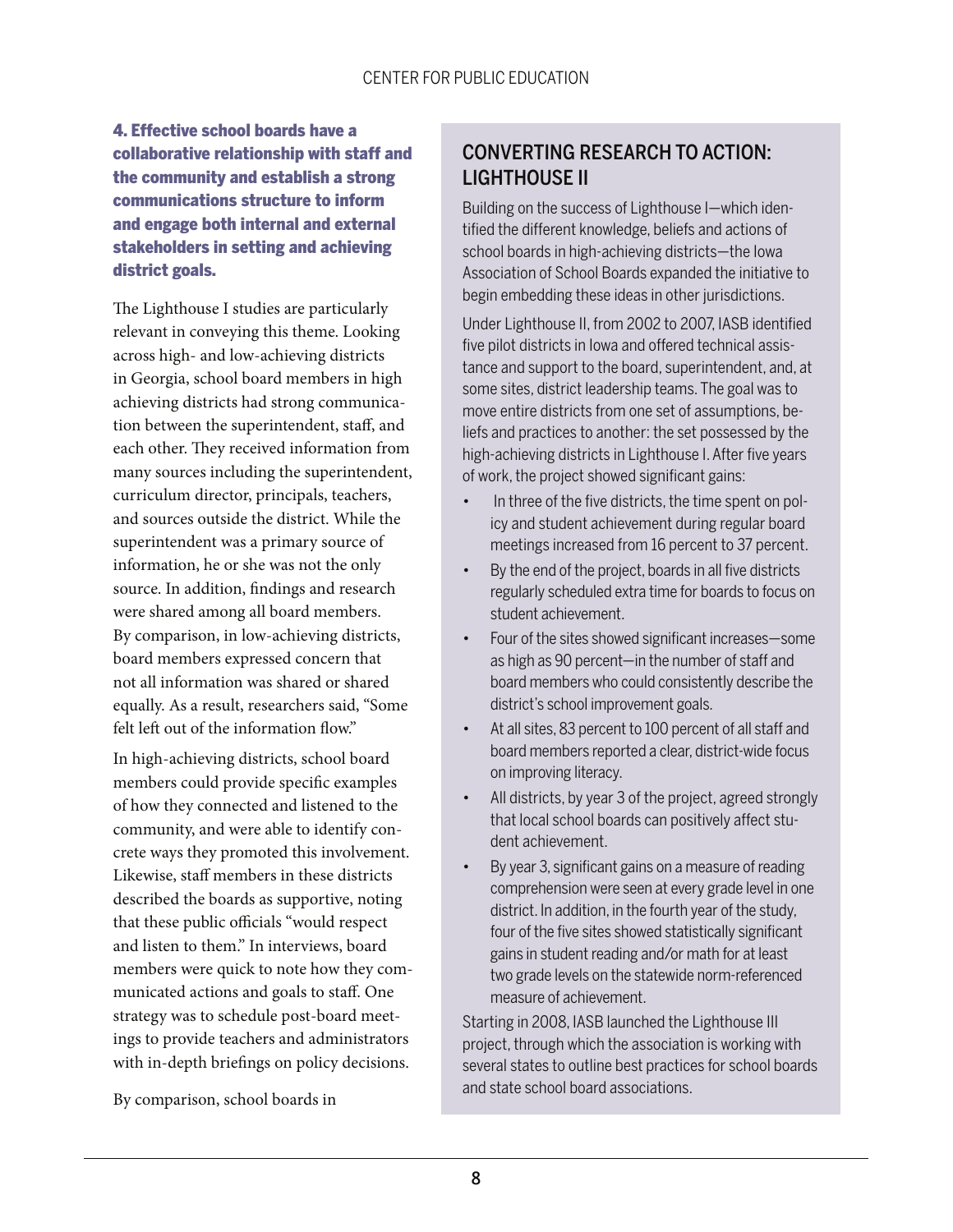low-achieving districts were likely to cite communication and outreach barriers. They were quick to describe a lack of parent interest in education; in fact, they were able to list only a few efforts to solicit community involvement. Compared with board members from high-achieving districts, they frequently noted frustration with the lack of community involvement and said there was little they could do about it. As for relationships within the district, staff members from the comparison low-achieving districts contacted for the research often said they didn't know the board members at all.

While such findings perhaps could be limited to high- and low-achieving districts in Georgia, other research highlights similar findings. Similar factors were evident in Waters and Marzano's 2006 metaanalysis of 27 studies. In this study, the authors found that high-achieving districts actively involved board members and community stakeholders in setting goals.

While individual board members did pursue their own issues, the researchers said, there was a reluctance to place these issues at center stage. "When individual board member interests and expectations distract from board-adopted achievement and instructional goals, they are not contributing to district success, but in fact, may be working in opposition to that end." School board members realized, the authors noted, that these issues can be a distraction from core district goals.

#### 5. Effective boards are data savvy; they embrace and monitor data, even when the information is negative, and use it to drive continuous improvement.

In the Lighthouse I study, board members in high-achieving districts identified specific student needs through data, and justified decisions based on that data. In addition, board members were not shy about discussing trends on dropout rates, test scores, and student needs, with many seeking such information on a regular or monthly basis.

By comparison, board members in low-achieving districts tended to greet data with a "blaming" perspective, describing teachers, students and families as major causes for low performance. In one district, the superintendent "controls the reaction of the board to recommendations by limiting the information he gives to them." The Lighthouse I study contrasts this with the policy of a high-performance district, where the superintendent "believes sharing information will get them to react and encourage engagement." Board members in this district view data as a diagnostic tool, without the emotional response of assessing blame.

Board members in lower-performing districts also provided little evidence of considering data in the decision making process. In these districts, board members frequently discussed their decisions through anecdotes and personal experiences rather than by citing data. In many cases, the study noted, "The board talked very generally about test scores and relied on the interpretation made by the superintendent." As a result, board members believed the superintendent "owned" information, leaving it to the top administrator to interpret the data and recommend solutions.

Togneri and Anderson (2003) also emphasized how effective school boards embraced data. Boards in high-achieving districts were not afraid to confront negative data and, in fact, used it as a basis to improve teaching and learning. In Minneapolis, a renewed emphasis on data has helped drive improvement. Yet back in the mid-1990s, the district showed a wide achievement gap between white and minority students and posted a high school graduation rate barely above 40 percent. When the city's Chamber of Commerce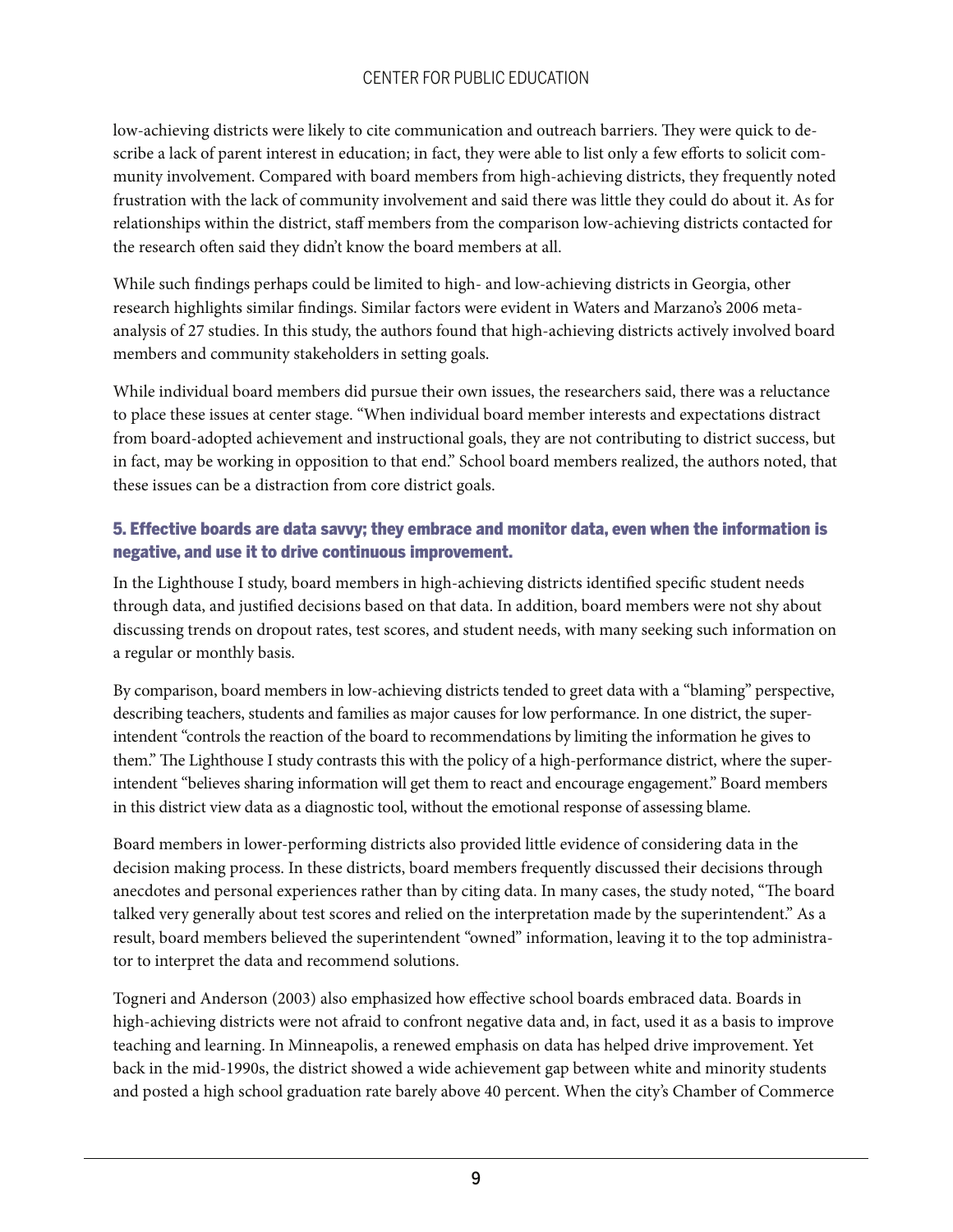failed to support the school board's request for a tax increase, the board began a fundamental rethinking based on goals and data. It hired a new superintendent with a strong foundation in instructional improvement. Together, the board and superintendent developed goals and performance indicators to rank and monitor school progress. This process ultimately helped build trust among school and community leaders, eventually leading to district progress and, later, successful new tax proposals beneficial to schools.

Minneapolis was typical of the report's study districts, which "had the courage to acknowledge poor performance and the will to seek solutions." With the board, superintendent and community supporting the new process, the district developed a vision focused on student learning and instructional improvement with system-wide curricula connected to state standards with clear expectations for teachers.

#### 6. Effective school boards align and sustain resources, such as professional development, to meet district goals.

Successful boards recognize the need to support high priorities even during times of fiscal uncertainty. One leading example is in providing professional development for teachers, administrators and other staff. According to LaRocque and Coleman (1993), effective boards saw a responsibility to maintain high standards even in the midst of budget challenges. "To this end, the successful boards supported extensive professional development programs for administrators and teachers, even during times of [fiscal] restraint," they wrote in *The Politics of Excellence: Trustee Leadership and School District Ethos*.

Lighthouse I researchers (2001, 2007) also identified research-based professional development for staff as one of seven "conditions for improvement" typically evident in high-achieving districts. From the board's perspective, members did not simply provide funding for such professional development – they could cite specific examples of activities and their link to improvement plans. "In high-achieving districts, board members described staff development activities in the district and could describe the link between teacher training and board or district goals for students," the study noted. "Board members described a belief in the importance of staff development activities focused on student needs."

In low-achieving districts, however, board members said teachers made their own decisions on staff development based on perceived needs in the classroom or for certification. "Board members knew there was a budget for staff development but were unsure whether there was a plan for staff development," the study noted. In fact, board members frequently made "disparaging remarks" about staff development, calling it an ineffective strategy.

Lighthouse II, as noted in Alsbury (2008) further reinforced this point. Boards not only took an active interest in professional development but also provided the infrastructure for such programming to succeed. "For most boards, this required significant changes in the allocation of resources (people, time and money) and would not have happened without a clear understanding of the characteristics of quality professional development and a belief in the importance of improving the knowledge and skills of educators in order to improve student outcomes."

Additional evidence is available in the Snipes, Doolittle and Herlihy's 2002 analysis of high- and low-achieving districts. In high-achieving districts, the board and superintendent support uniform professional development built on curriculum. In lower-achieving districts, professional development may vary extensively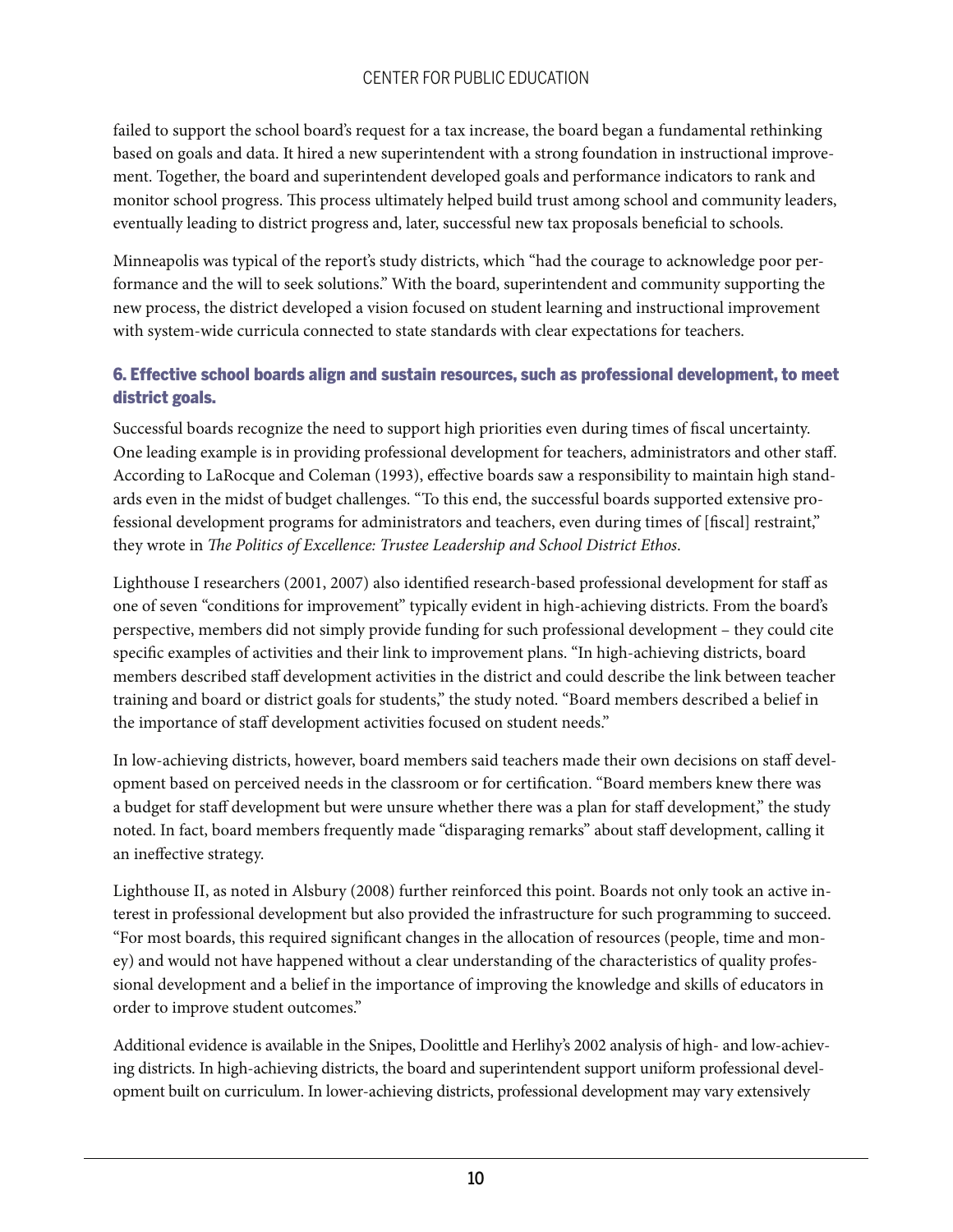from school to school. One example was in Sacramento, Calif., where teachers received at least 18 hours of in-service training per year based on uniform curricula. New teachers also received six full days of instructional training, and teachers had common planning periods to encourage collaboration on lesson plans and strategies to address student needs. In the Charlotte-Mecklenburg, N.C., schools, weeklong seminars for Advanced Placement teachers, leadership retreats for principals and financial support for attaining national board certification were among effective strategies by the district to improve curriculum.

Waters and Marzano (2006) also touts the importance of professional development. While not specifically examining the school board role in this process, this study on leadership notes that "a meaningful commitment of funding must be dedicated to professional development for teachers and principals. This professional development should be focused on building the knowledge, skills and competencies teachers and principals need to accomplish a district's goals."

#### 7. Effective school boards lead as a united team with the superintendent, each from their respective roles, with strong collaboration and mutual trust.

In *Getting There from Here*, Goodman and colleagues (1997) concluded that those with a strong board/ superintendent relationship had greater student achievement as measured by dropout rates, the percentage of students going to college, and aptitude test scores. Goodman's review of characteristics of quality governance included several that were directly related to school boards and their relationships:

- A trusting and collaborative relationship between the board and superintendent;
- Creation by the board of conditions and organizational structures that allowed the superintendent to function as the chief executive officer and instructional leader of the district;
- Evaluation of the superintendent according to mutually agreed upon procedures; and
- Effective communication between the board chair and superintendent and among board members.

Likewise, Snipes, Doolittle, and Herlihy (2002) also emphasizes the importance of these factors. In successful districts, boards defined an initial vision for the district and sought a superintendent who matched this vision. Nowhere was this truer than in Sacramento, Calif., one of the case study sites. In 1996, a mayor's commission concluded that the city schools, beset with high superintendent turnover and other problems, had "a lack of accountability and deplorable building conditions." A group of individuals focused on progress won seats on the school board, and they quickly bought out the contract of the old superintendent and hired one sharing their views. The new superintendent and board sought input from thousands of community stakeholders and ultimately adopted an action plan with specific achievement benchmarks based on student assessments such as the SAT-9. The board and superintendent also established seven "vital signs" of success, including high rates of kindergarten readiness; a student attendance rate of at least 95 percent; increased proficiency of English Language Learners; and objectives that at least 90 percent of students attain math and reading proficiency and graduate high school. Within four years, the district saw consistent gains in math and reading plus a drop in the disparity between white and Hispanic student achievement.

In contrast to this "moving" district, comparison districts had no such impetus to work toward success. Boards were slow to define a vision and often recruited a superintendent with his or her own ideas and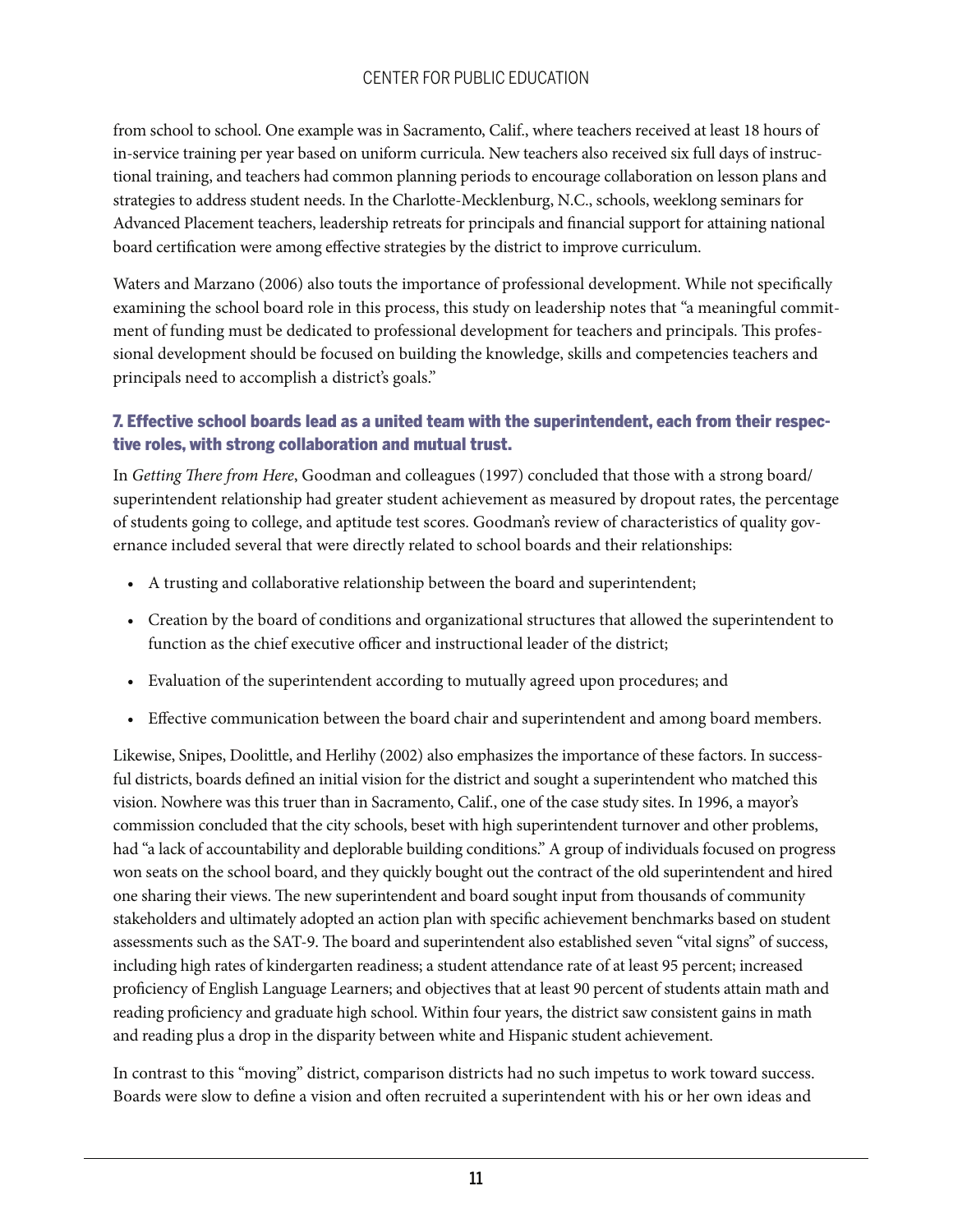platform. The differences between the districts only increased over time, as boards and superintendents in high-achieving districts jointly refined their visions over time, assessed district strengths and weaknesses and had all signs of a stable relationship. By comparison, less successful districts featured boards and superintendents that were not in alignment, as the superintendent "may develop solutions without board involvement." Such boards also may not hold superintendents accountable for goals.

#### 8. Effective school boards take part in team development and training, sometimes with their superintendents, to build shared knowledge, values, and commitments for their improvement efforts.

Board member development and training is a clear theme within this research base. In high-achieving Lighthouse I study districts (2001), school board members said they regularly participated in activities in which they learned together as a group. They cited frequent work and study sessions with opportunities for inquiry and discussion prior to making a final decision. In low-achieving districts, however, board members said they did not learn together except when the superintendent or other staff members made presentations of data.

Other studies focused on this subject as well, sometimes within the context of the responsibilities of an effective superintendent. In the 2006 Waters and Marzano meta-analysis, for example, one key goal for superintendents is to produce an environment in which the board is aligned with and supportive of district goals. The study suggests that supporting board members' professional development is one of several ways that superintendents can help realize this goal.

In their study on effective governance, Goodman and colleagues (1997) emphasized in detail the importance of formal training for board members. They recommended orientation workshops for new members soon after their election. Their "sample policy statement" on orientation included a commitment by the board and administrative staff to help all new members learn board functions, policies and procedures. Chief responsibility for orientation should reside with the superintendent and board chair, they noted, but this work should include meetings with top administrative personnel to examine services, policies, and programs. As a guide, the report cited policies in Kentucky requiring a specific number of hours of training for board members based on their experience. This ranged from a high of 12 hours of annual training for board members with zero to three years experience to four hours a year for those with at least eight years of board service. Emphasizing the importance of the board/superintendent relationship, the study also recommended that superintendents participate in orientation and development workshops alongside their board members.

Elsewhere, two of the effective districts in the Togneri and Anderson (2003) study utilized formal training and professional development for school board members. In Kent County, Md., the board adopted the Baldrige in Education process, which created a strong working relationship among the central office, board, principal and teachers. In Minneapolis, the school board engaged in the Carver method, which emphasizes the board's role in establishing goals, setting indicators, aligning resources to goals, monitoring progress, and communicating with the public.

Finally, LaRocque and Coleman (1993) illustrated the value of both formal and informal learning activities for board members. According to these researchers, effective school districts in Canada offered a mixture of learning activities for their board members, or "trustees," including retreats, special meetings, work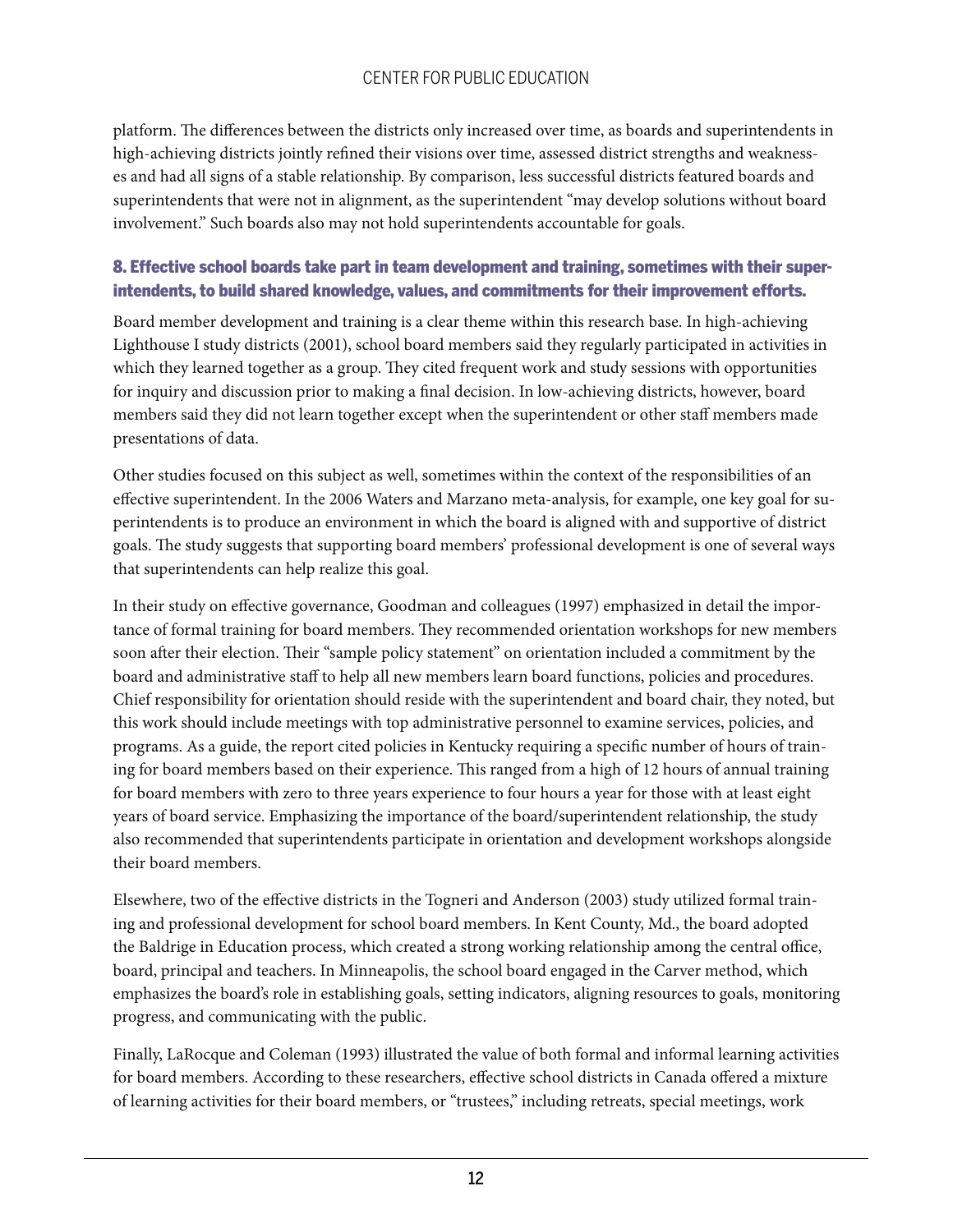sessions, school visits and even social events. As a result, the trustees had a "willingness to meet regularly with the professionals in the district to discuss what was happening and what should be happening." This commitment conveyed to staff the importance of district goals and the importance of the staff members' work in supporting them. In addition, they noted, "The successful boards did not just rely on district staff reports…They obtained information about programs in different ways and from different sources, and sought opportunities to interact directly with administrators and teachers."

# Related finding: Stability of leadership

In the 2002 Snipes et. al study, researchers noted that fast-moving districts had political and organizational stability, as evidenced by low rates of school board and superintendent turnover. Goodman's research echoed all of these points, concluding two characteristics of high achieving districts were long tenures by superintendents and school board members and regular retreats by senior staff and board members for evaluation and goal setting purposes.

Similarly, Togneri and Anderson (2003) note the long tenure of board members and superintendents in high-achieving districts. "They set their courses and stayed with them for years," the study said. Among the five successful districts profiled, superintendents in three districts had been at their jobs for at least eight years. In most of those profiled, the majority of board members had been serving in that capacity for 10 or more years. "That continuity allowed superintendents and boards to grow together in their approaches to change and to better understand each other's work."

### **Conclusion**

During the past 15 years, a number of research studies have begun to document the value that school boards and their members add to the development of an effective public education system. This fledgling base of research provides a foundation for boards and other policymakers. The research also is timely, since it coincides with a period in U.S. public policy that has focused substantially greater attention on accountability in public education. Much of this research has contrasted boards in low-performing and high-performing districts, thereby providing best practices for new and veteran board members nationwide. While there is a need for additional research—a study on boards in districts with mid-range achievement might be one useful step—it is increasingly clear that board members in high-performing districts have attitudes, knowledge and approaches that separate them from their counterparts in lower-achieving districts.

Based on the studies included in this report, it is clear that school boards in high-achieving districts hold a high, shared vision about the capabilities of both students and staff—they believe that more is possible and are motivated to improve results for students. They are policy and accountability driven, focusing their time and energy on governance-level actions related to student achievement and classroom instruction. They engage in goal-setting processes that can drive action in the district to improve. They align resources—including staff professional development—around those goals. They are data savvy—using data to both diagnose problems and to monitor and drive continuous improvement efforts. They communicate with and engage staff and community and work well together as a team and in collaborative leadership with their superintendents. And, they commit to their own learning, building the knowledge and skills it takes to govern during a period of educational reform.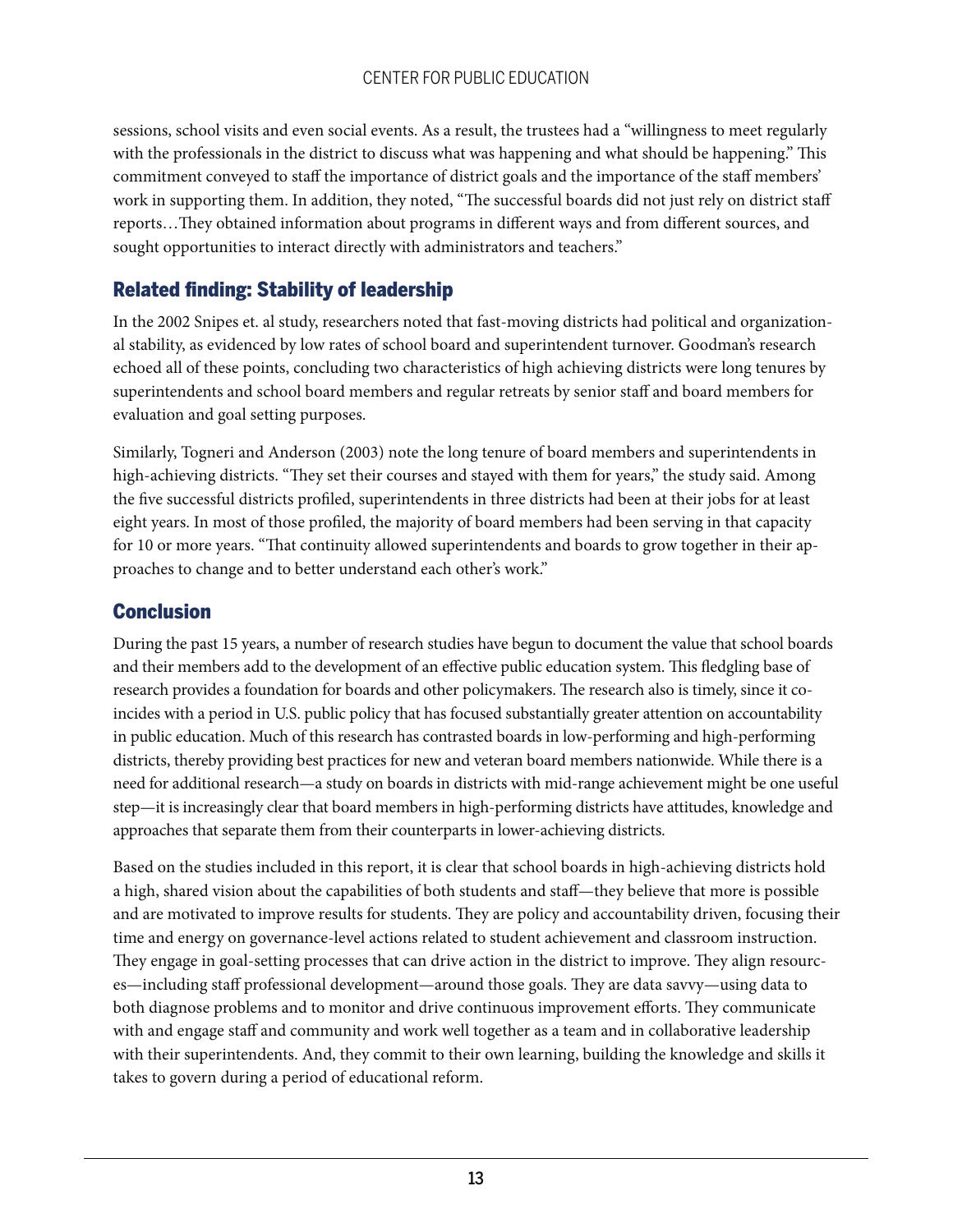In this era of fiscal constraints and a national environment focused on accountability, boards in high-performing districts can provide an important blueprint for success. In the process, they can offer a road map for boards in lower-achieving school districts nationwide.

*This report (2011) was written by Chuck Dervarics and Eileen O'Brien. O'Brien is an independent education researcher and consultant in Alexandria, Virginia. Much of her work has focused on access to quality education for disadvantaged and minority populations. O'Brien has a Master of Public Administration from George Washington University and a Bachelor of Science degree in psychology from Loyola University, Chicago. Chuck Dervarics is an education writer and former editor of Report on Preschool Programs, a national independent newsletter on pre-k, Head Start, and child care policy. As a writer and researcher, he has contributed to case studies and research projects of the Southern Education Foundation, the American Council on Education, and the Massachusetts Board of Higher Education, often focusing on issues facing disadvantaged populations. Dervarics has a Bachelors degree from George Washington University.*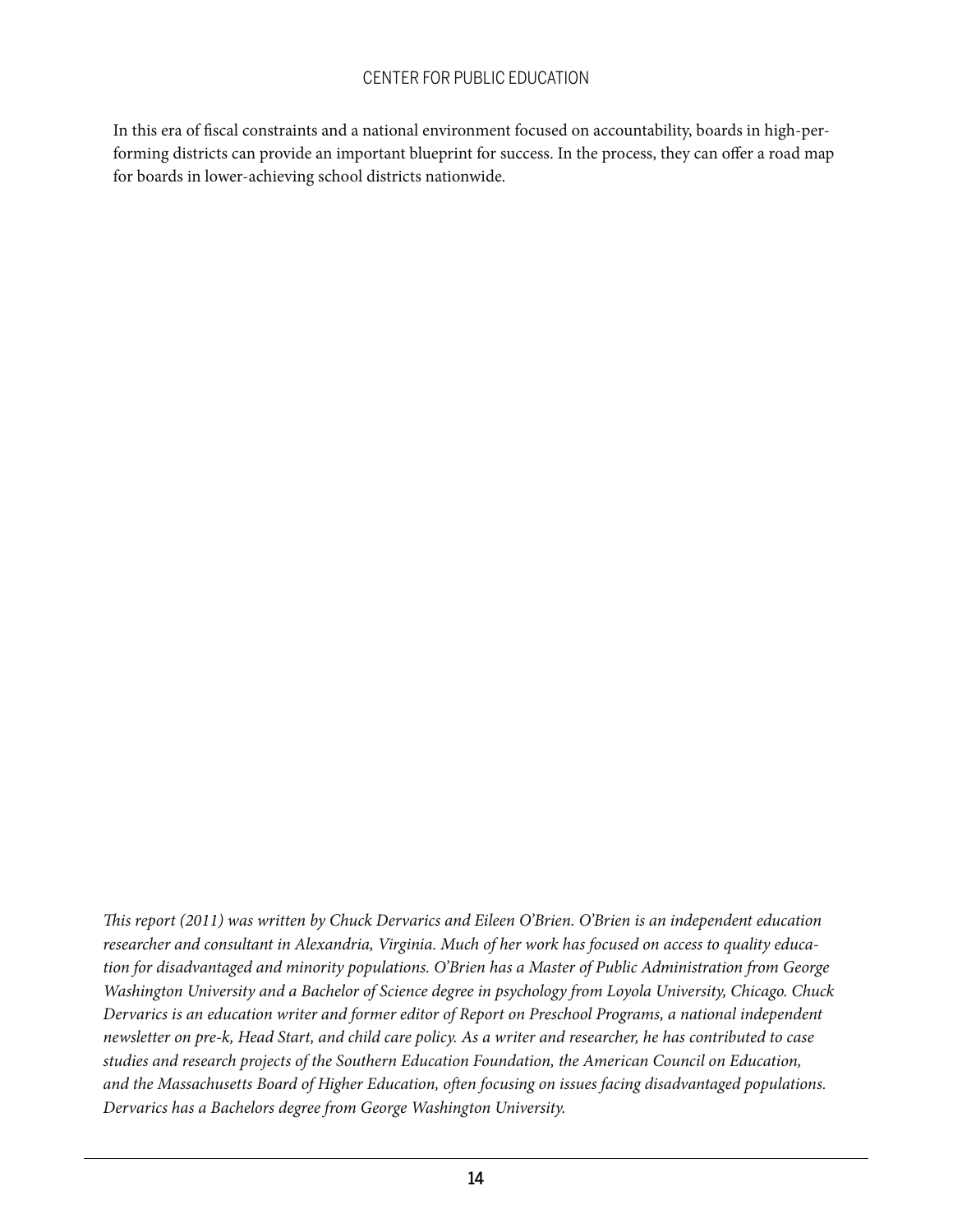# **About CPE**

The Center for Public Education is a national resource for credible and practical information about public education and its importance to the well-being of our nation. CPE provides up-to-date research, data, and analysis on current education issues and explores ways to improve student achievement and engage public support for public schools. CPE is an initiative of the National School Boards Association.

#### **nsba.org/CPE**

Founded in 1940, the National School Boards Association (NSBA) is a not-for-profit organization representing state associations of school boards and their more than 90,000 local school board members throughout the U.S. Working with and through our state associations, NSBA advocates for equity and excellence in public education through school board leadership.

#### **nsba.org**